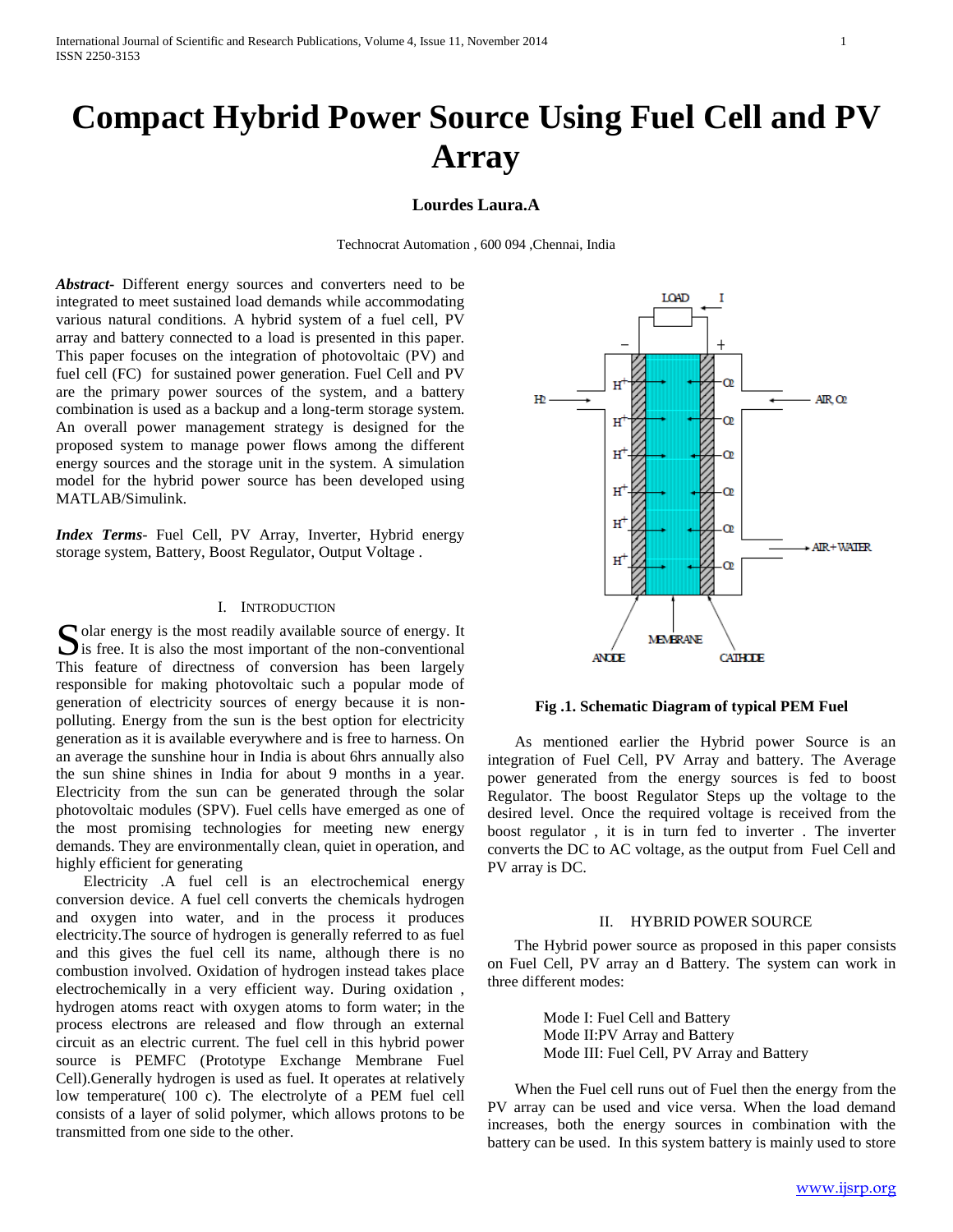the excess energy generated by PV array during the day. This energy stored in order to meet the high load demands. The block diagram below shows the Hybrid power source, Boost regulator and Inverter.



**Fig. 2. Block diagram of Compact Hybrid Power Source**

 **PEMFC Model:** The PEMFC is mainly modeled using the Nerst Equation . The output voltage of a single cell can be defined as the result of the following expression [1].

Vfc= Enerst -Vact -Vohm - Vconc [1]

 Where Vfc represents the Fuel Cell voltage (V), Enerst represents the Nerst voltage (V), Vact represents Actual voltage (V), Vohm represents Ohmic voltage drop (V) and Vconc represents Concentration Voltage (V).The reversible voltage of the cell, Enerst is calculated from a modified version of the equation [2].

#### Enerst=

1.229-0.85\*10<sup>-3</sup> (T-298.15)+4.31\*10<sup>-5</sup>\*T [ln(PH<sub>2</sub>)+
$$
\frac{1}{2}
$$
ln (PO<sub>2</sub>)]<sub>[2]</sub>.

 Where T represents the Temperature (K), PH2 represents the partial pressure of the Hydrogen (N/m2) and PO2 represents the partial pressure of the oxygen (N/m2).The following table shows the circuit parameters.

| <b>TABLE-I</b>                               |                |  |
|----------------------------------------------|----------------|--|
| MATHEMATICAL CIRCUIT PARAMETERS              |                |  |
| Parameters                                   | <b>Values</b>  |  |
| Temperature( $T[K]$ )                        | 323            |  |
| Concentration resistance ( $R_c[\Omega]$ )   | 0.0003         |  |
| Membrane resistance ( $R_m[\Omega]$ )        | $6.29*10^{-6}$ |  |
| Current density ( $J[A/m^2]$ )               | 500            |  |
| Maximum current density ( $J_{max}[A/m^2]$ ) | 1500           |  |
| Parametric co-efficient (B[V])               | 0.016          |  |
| Number of cells $(N)$                        | 55             |  |

## PV Array Model:

A photovoltaic system converts sunlight into electricity.

 The basic device of a photovoltaic system is the photovoltaic cell. Cells may be grouped to form panels or modules. Panels can be grouped to form large photovoltaic arrays.



## **Fig.3. Single Diode Model Of the theoretical photovoltaic cell and equivalent circuit of practical photovoltaic device including series and parallel resistances.**

 The basic equation for designing a photovoltaic cell is shown below:

$$
I = I_{\text{pv}} - I_0 \left[ \exp\left(\frac{V + R_s I}{V_{\text{t}} a}\right) - 1 \right] - \frac{V + R_s I}{R_{\text{p}}}
$$
 [3]

 where Ipv and I0 are the photovoltaic and saturation currents of the array and  $Vt = Ns kT/q$  is the thermal voltage of the array with Ns cells connected in series. Cells connected in parallel increase the current and cells connected in series provide greater output voltages.

## III. MATLAB/SIMULINK MODEL

 A complete system model composed of a hybrid energy source which is composed of Fuel Cell, PV Array and battery, Boost regulator , Inverter and load. PEMFC model, PV cell connected to a Ni-Metal Hydride battery model has been developed and simulated using MATLAB/Simulink program. This software offers the advantage allowing the user to view the system at different levels, such that the models are easily connected together. The parameters can be changed during simulation, and the results from different simulations are eventually analyzed.

**TABLE-II** SIMULINK MODEL PARAMETERS

| <b>PEMFC</b>               |      |  |
|----------------------------|------|--|
| Maximum power(kW)          | 5000 |  |
| <b>Number of cells</b>     | 55   |  |
| NI-METAL HYDRIDE BATTERY   |      |  |
| Nominal voltage $(V)$      | 1.2  |  |
| Initial $SOC(\%)$          | 50   |  |
| <b>Rated capacity (Ah)</b> | 1.5  |  |

 TABLE II represents the values of the parameters used in modelling of Proton Exchange Membrane Fuel Cell and Ni-Metal Hydride Battery.TABLE III which is shown below represents the values of the parameters used in designing photovoltaic array.Based on thevalues of these circuit parameters , the simulation results are changed. Any changes in the simulation results can be achieved by changing the values of these parameters.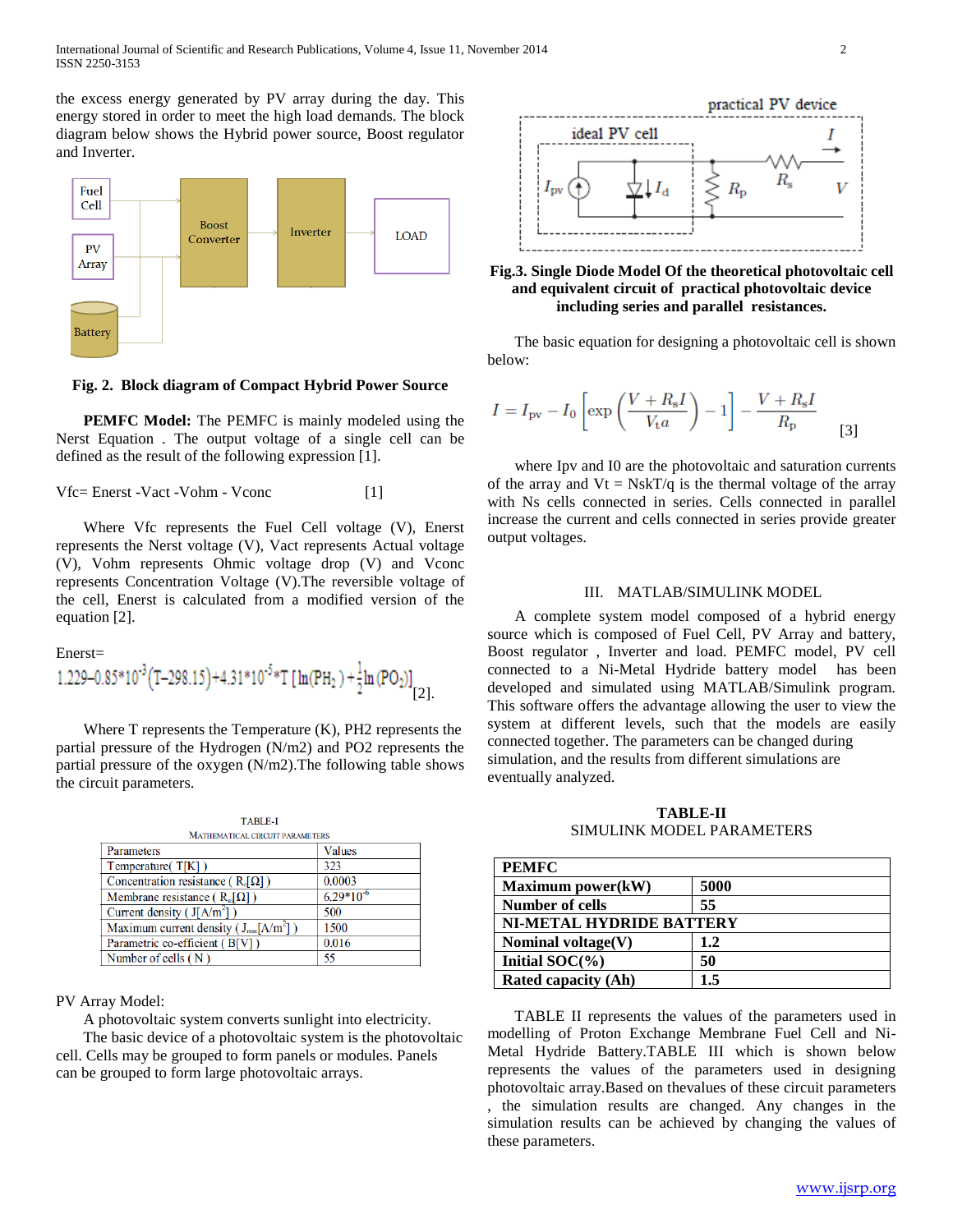## TABLE-III

| PV MODEL PARAMETERS |     |  |
|---------------------|-----|--|
| G                   | 600 |  |
| Kv                  | 15  |  |
| Vocn(V)             | 70  |  |
| $I$ pvn $(A)$       | 120 |  |
| a                   | 30  |  |
| k                   | 78  |  |
| <b>Ns</b>           | 6   |  |
| q                   | 3   |  |
| Gn                  | 8.5 |  |
| Ki                  | 8   |  |
| Iscn                | 17  |  |
| Tn                  | 200 |  |
| $\operatorname{Rs}$ |     |  |

 The figure below shows the the full system MATLAB\SIMULINK model. The subsystems for the fuel cell and PV array is designed based on their respective design equations. Separate subsystems are created and incorporated into the main simulation . Also, the above circuit parameter values are used. In the case of PV Array the parameters are assigned in MATLAB program file. The rest are used for fuel cell and battery.



**Fig.4. MATLAB/SIMULINK model of the full system.**



**Fig.5. Subsystem of the PEMFC**



**Fig.6. Subsystem for PV Array**

# IV. SIMULATION RESULTS

 An average of 44v system has been simulated and results and shown in the following figures.the simulation results for three different modes is analyzed and corresponding results are tabulated below .



**Fig.7. Output Voltage with load for Mode I**

 In the Mode I the only energy source is fuel cell. Battery is used to store the excess energy generated. It is observed that the voltage from fuel cell is 27V. This voltage is then fed to the boost regulator which steps the voltage to 210V. this voltage is converted to AC by inverter and a 100kohm load is connected to the inverter terminals. The output measured across the Inverter terminals with load is 135V.



**Fig.8. Output Voltage with load for Mode II**